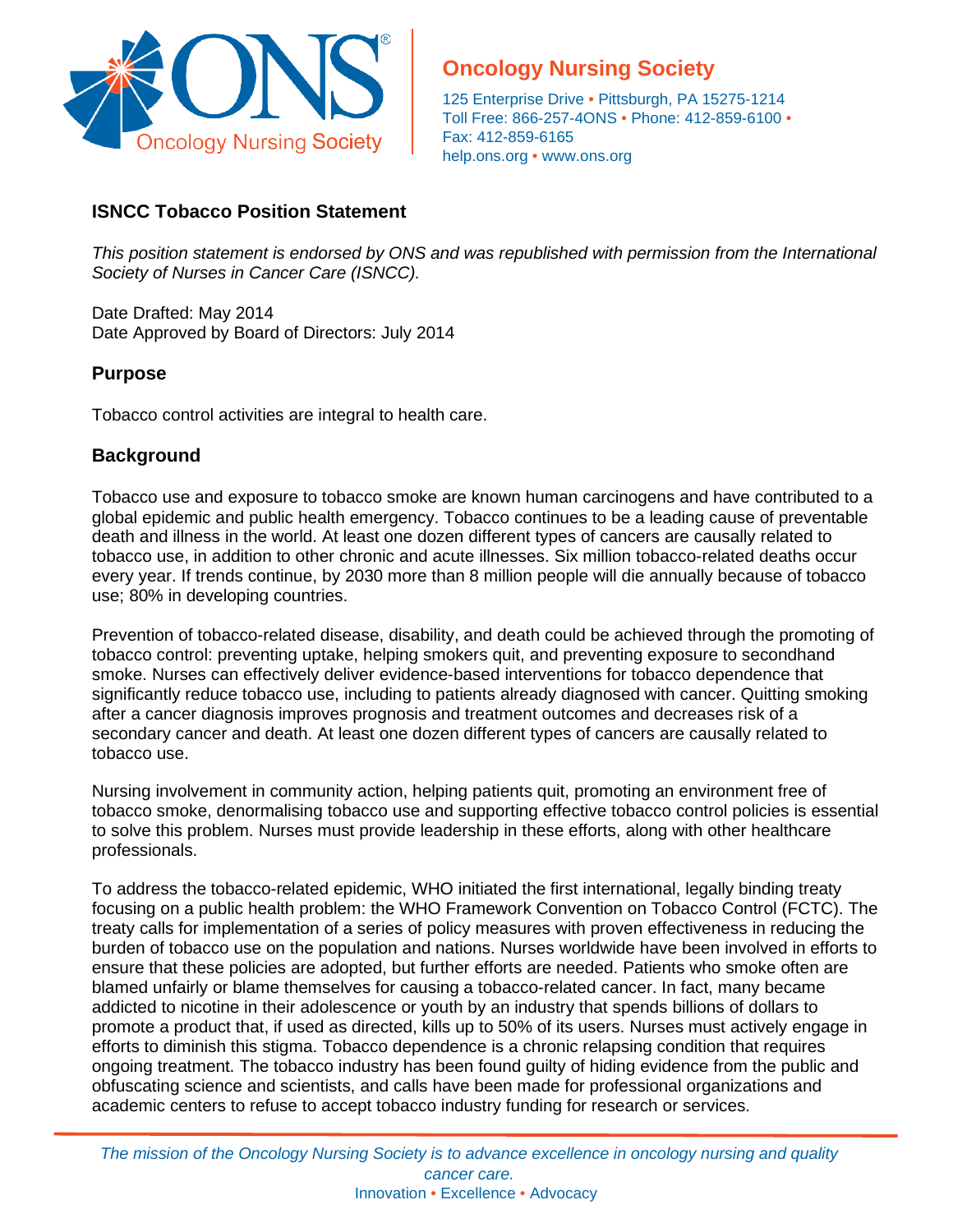The past decade has seen an increase in the marketing and availability of electronic nicotine delivery devices (ENDS), also known as electronic cigarettes, electronic hookahs, etc., particularly in Upper Income Countries. Regulatory frameworks to address these new products are emerging, and there are no data available to support these products' safety or their effectiveness as adjuncts in tobacco dependence treatment. WHO has advised consumers to not use these products until data are available. Nursing research in the area of tobacco control and tobacco dependence treatment can contribute significantly to developing interventions for all persons who smoke, including people with a cancer diagnosis, but more efforts and support are needed to enhance the science in this area. Many health care organizations have identified position statements or endorsed position statements in relation to tobacco, smoking, and health. These organizations include: The World Health Organization, Oncology Nursing Society (USA), Royal College of Nursing (United Kingdom) and International Council of Nurses. All these statements advocate control of tobacco use and endorsing anti-smoking policies.

## **Position**

The International Society of Nurses in Cancer Care (ISNCC) believes that prevention of tobacco use, prevention of exposure to second hand smoke, assessment of nicotine dependency and support for smoking cessation are valuable approaches for nurses in order to decrease tobaccorelated health problems. Furthermore, ISNCC is committed to maximizing the potential that nurses, the largest group of healthcare professionals, have in reducing adult and youth tobacco use, promoting cessation, actively protecting all people against exposure to secondhand tobacco smoke, and helping to increase access to tobacco use prevention and cessation services. In addition to the prevention of tobacco use to reduce cancer risk, intervention is needed to support the cessation efforts of patients with cancer and cancer survivors who are at increased risk for side effects of treatment, a second tobacco-related cancer, increased morbidity, decreased survival, and diminished quality of life. Furthermore, nurses who support smoking cessation in patients thereby support patient families by potentially reducing the number of future familial smokers.

#### **ISNCC recommends that**

- 1. Nurses must be fully educated about the effects of tobacco products.
	- a. Nursing curricula should include information about the health effects of tobacco use and exposure to secondhand smoke, prevention of tobacco use, and science-based strategies for tobacco dependence treatment, as well as clinical practice opportunities, to ensure that all nurses are competent in tobacco control and providing evidence based cessation interventions
	- b. Practicing nurses should be provided with educational opportunities and continuing professional education regarding tobacco control and delivery of evidence-based cessation interventions.
	- c. Tobacco control is included in the agenda of scientific and educational nursing programs.
	- d. Benefits of cessation of tobacco use in all clinical contexts (e.g. sex, age, type of disease) must be recognized and articulated as part of a nursing plan of care
- 2. Nurses must support the implementation of the WHO FCTC.
- 3. Nurses must be prepared to lead in tobacco control activities at local, national, regional and international levels, including participation in World No Tobacco Day celebrations (May 31 of every year).
- 4. Nurses must take an active role in initiating and supporting local, national and international tobacco control policy and legislation.
- 5. Nurses must ensure that tobacco use assessment, documentation and dependence treatment is an expected part of care in all cancer inpatient and outpatient treatment programs and protocols, including addressing the stigma faced by many patients affected by a tobacco-related cancer and specifically highlighting the benefits of smoking cessation in the context of a cancer diagnosis.
- 6. Nurses must be prepared to discuss exposure to second hand smoke at home and workplaces with patients and families, including strategies to create tobacco-free environments.